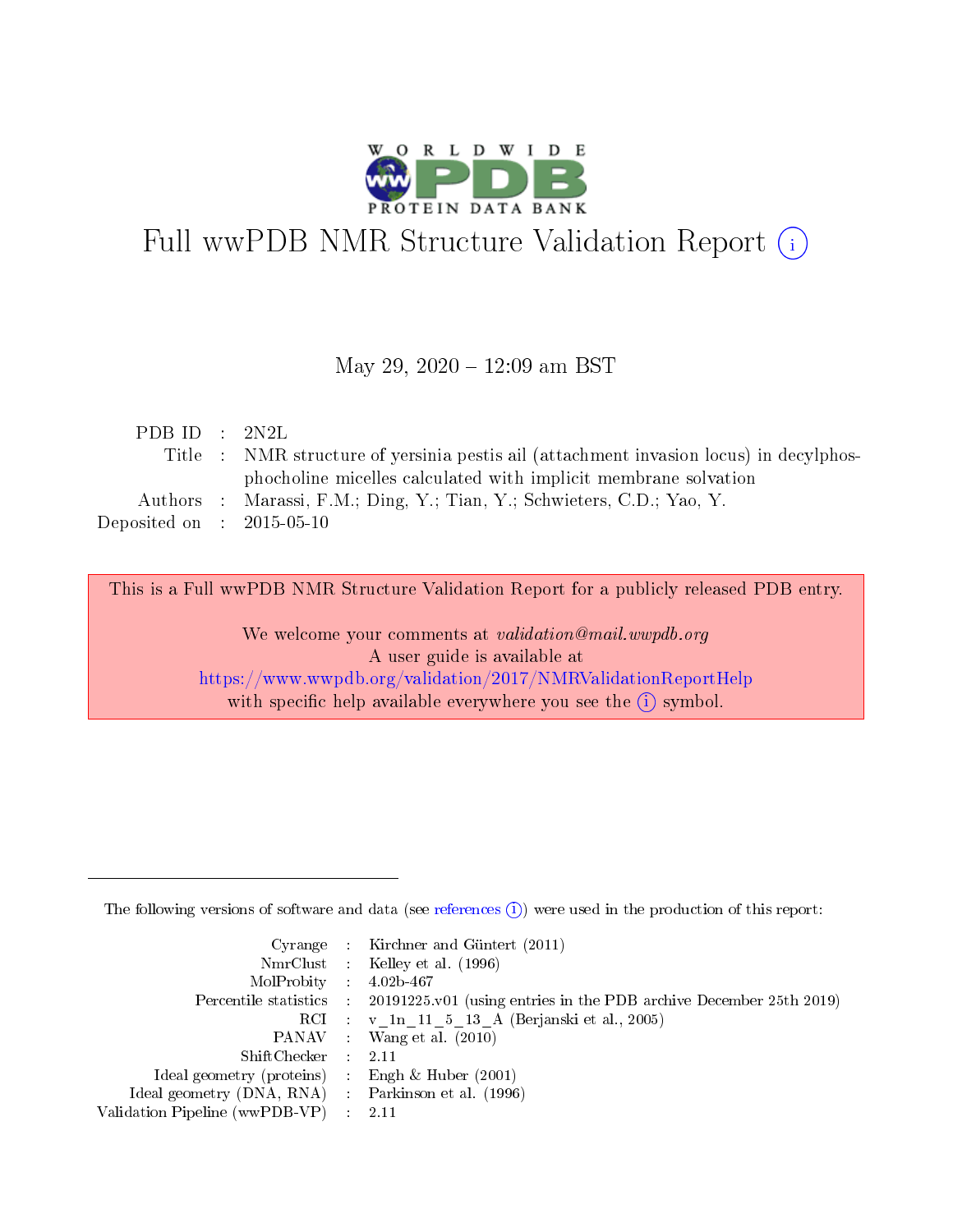# 1 [O](https://www.wwpdb.org/validation/2017/NMRValidationReportHelp#overall_quality)verall quality at a glance (i)

The following experimental techniques were used to determine the structure: SOLUTION NMR

The overall completeness of chemical shifts assignment is 30%.

Percentile scores (ranging between 0-100) for global validation metrics of the entry are shown in the following graphic. The table shows the number of entries on which the scores are based.



Sidechain outliers 154315 11428

The table below summarises the geometric issues observed across the polymeric chains and their fit to the experimental data. The red, orange, yellow and green segments indicate the fraction of residues that contain outliers for  $>=3, 2, 1$  and 0 types of geometric quality criteria. A cyan segment indicates the fraction of residues that are not part of the well-defined cores, and a grey segment represents the fraction of residues that are not modelled. The numeric value for each fraction is indicated below the corresponding segment, with a dot representing fractions  $\epsilon = 5\%$ 

| Chain | Length | Quality of chain |     |     |
|-------|--------|------------------|-----|-----|
|       | 156    | 60%              | 11% | 29% |

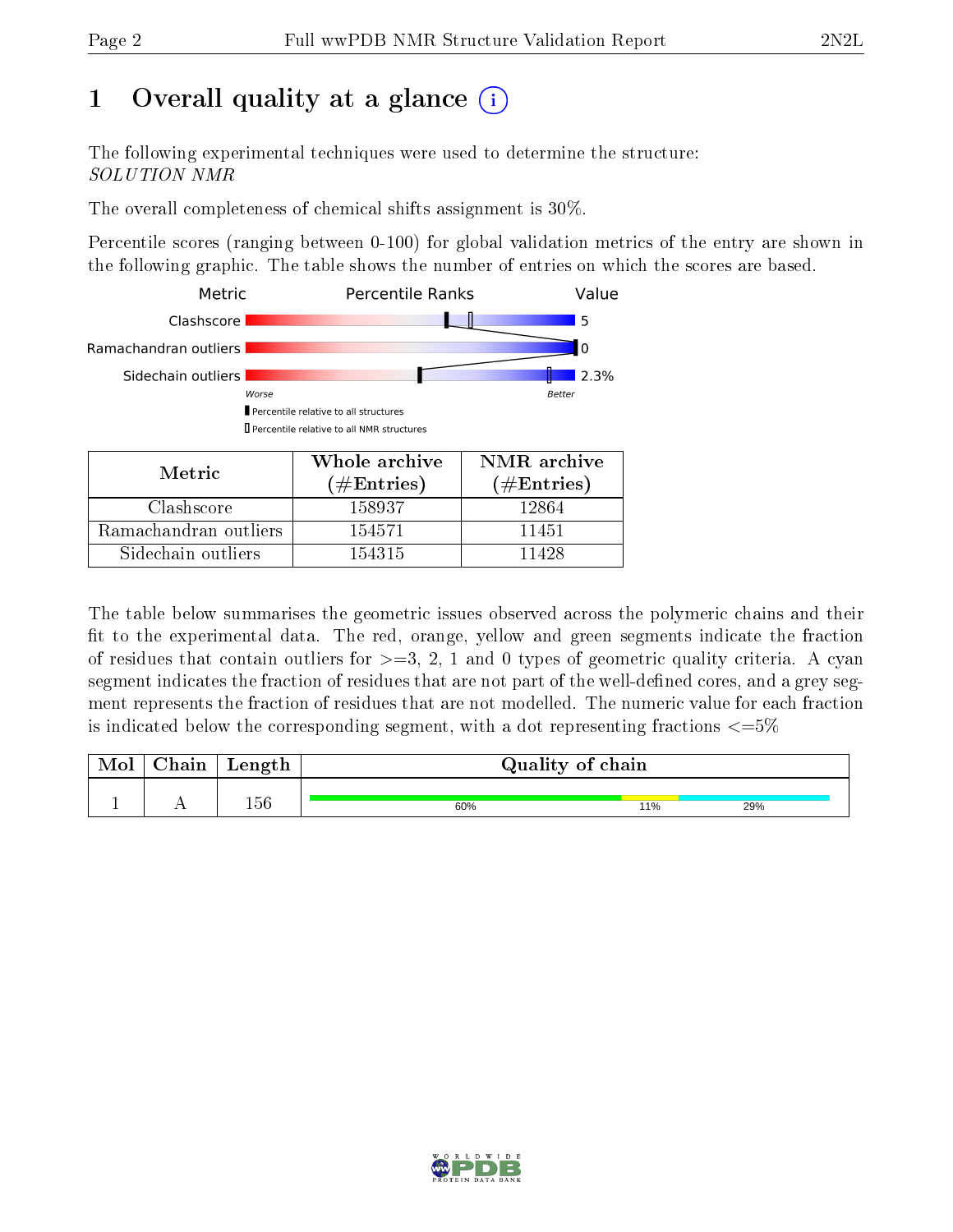# 2 Ensemble composition and analysis  $(i)$

This entry contains 10 models. Model 4 is the overall representative, medoid model (most similar to other models). The authors have identified model 1 as representative, based on the following criterion: lowest energy.

The following residues are included in the computation of the global validation metrics.

| Well-defined (core) protein residues      |                                    |  |  |  |  |  |  |  |  |  |  |  |
|-------------------------------------------|------------------------------------|--|--|--|--|--|--|--|--|--|--|--|
| Well-defined core   Residue range (total) | Backbone RMSD $(A)$   Medoid model |  |  |  |  |  |  |  |  |  |  |  |
| A:3-A:15, A:25-A:36, A:42-                | 0.28                               |  |  |  |  |  |  |  |  |  |  |  |
| A:51, A:67-A:96, A:112-                   |                                    |  |  |  |  |  |  |  |  |  |  |  |
| A:156 $(110)$                             |                                    |  |  |  |  |  |  |  |  |  |  |  |

Ill-defined regions of proteins are excluded from the global statistics.

Ligands and non-protein polymers are included in the analysis.

The models can be grouped into 2 clusters and 5 single-model clusters were found.

| Cluster number        | Models    |
|-----------------------|-----------|
|                       | 2, 5, 10  |
|                       |           |
| Single-model clusters | 1:3:6:7:9 |

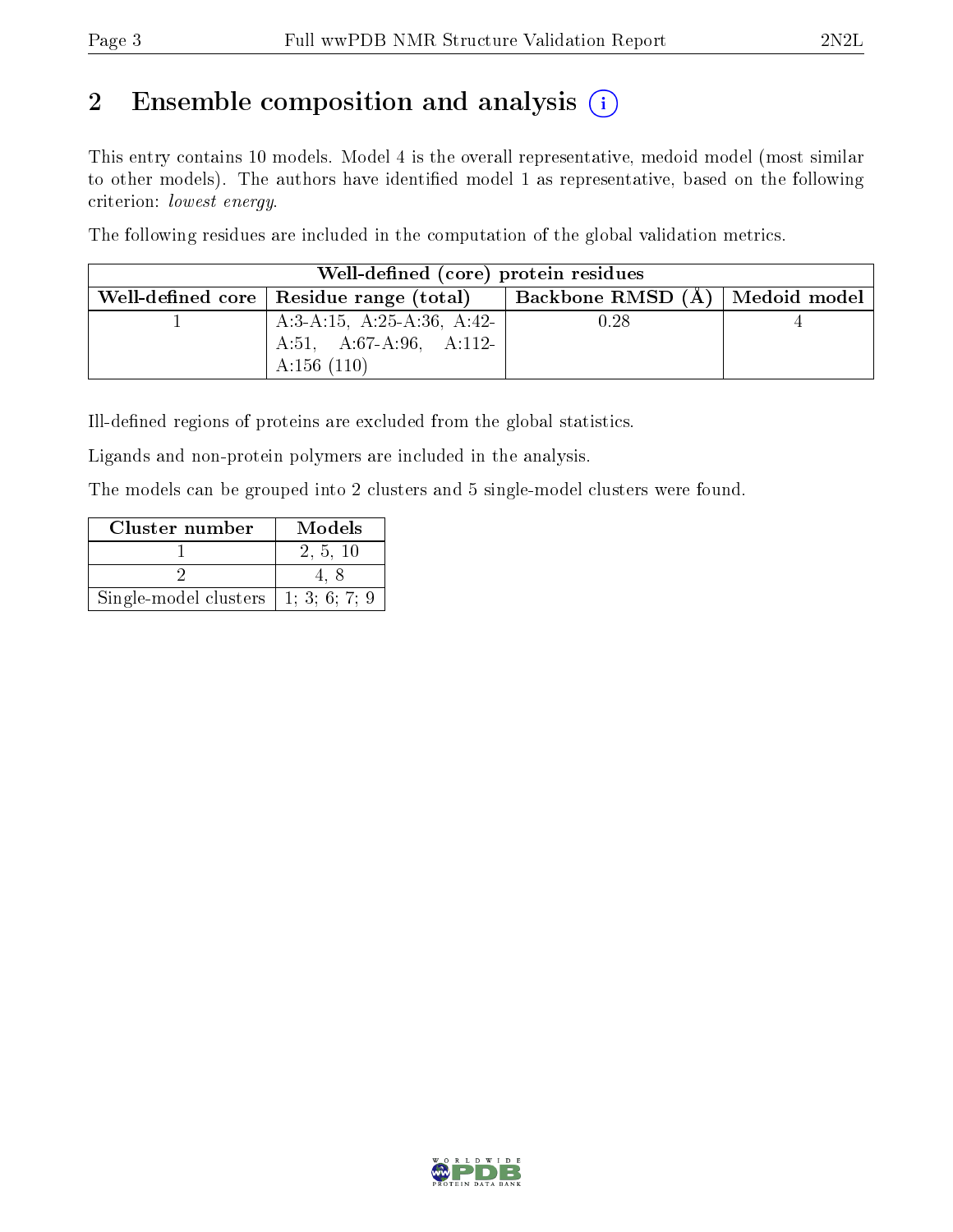# 3 Entry composition (i)

There is only 1 type of molecule in this entry. The entry contains 2422 atoms, of which 1181 are hydrogens and 0 are deuteriums.

Molecule 1 is a protein called Outer membrane protein X.

| Mol | Chain | $\mid$ Residues |             | Atoms |      |            |     |  |  |  |  |  |  |
|-----|-------|-----------------|-------------|-------|------|------------|-----|--|--|--|--|--|--|
|     |       |                 | $\rm Total$ |       | H    |            |     |  |  |  |  |  |  |
|     |       | 156             | 2422        | 796   | 1181 | <b>208</b> | 236 |  |  |  |  |  |  |

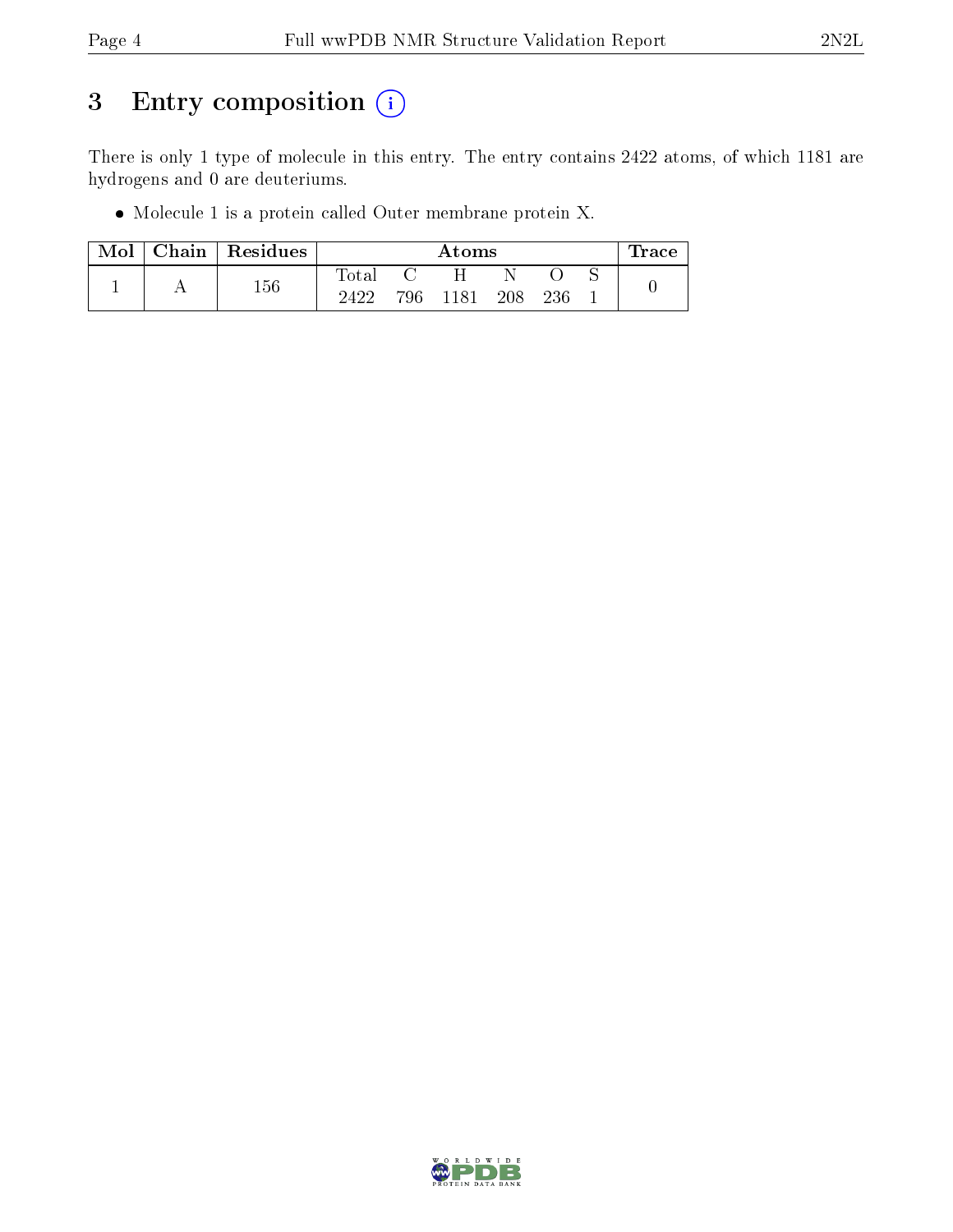# 4 Residue-property plots  $\binom{1}{1}$

## <span id="page-4-0"></span>4.1 Average score per residue in the NMR ensemble

These plots are provided for all protein, RNA and DNA chains in the entry. The first graphic is the same as shown in the summary in section 1 of this report. The second graphic shows the sequence where residues are colour-coded according to the number of geometric quality criteria for which they contain at least one outlier: green  $= 0$ , yellow  $= 1$ , orange  $= 2$  and red  $= 3$  or more. Stretches of 2 or more consecutive residues without any outliers are shown as green connectors. Residues which are classified as ill-defined in the NMR ensemble, are shown in cyan with an underline colour-coded according to the previous scheme. Residues which were present in the experimental sample, but not modelled in the final structure are shown in grey.

• Molecule 1: Outer membrane protein X



## 4.2 Scores per residue for each member of the ensemble

Colouring as in section [4.1](#page-4-0) above.

## 4.2.1 Score per residue for model 1

• Molecule 1: Outer membrane protein X



## 4.2.2 Score per residue for model 2

• Molecule 1: Outer membrane protein X

Chain A:63% 29% 7%

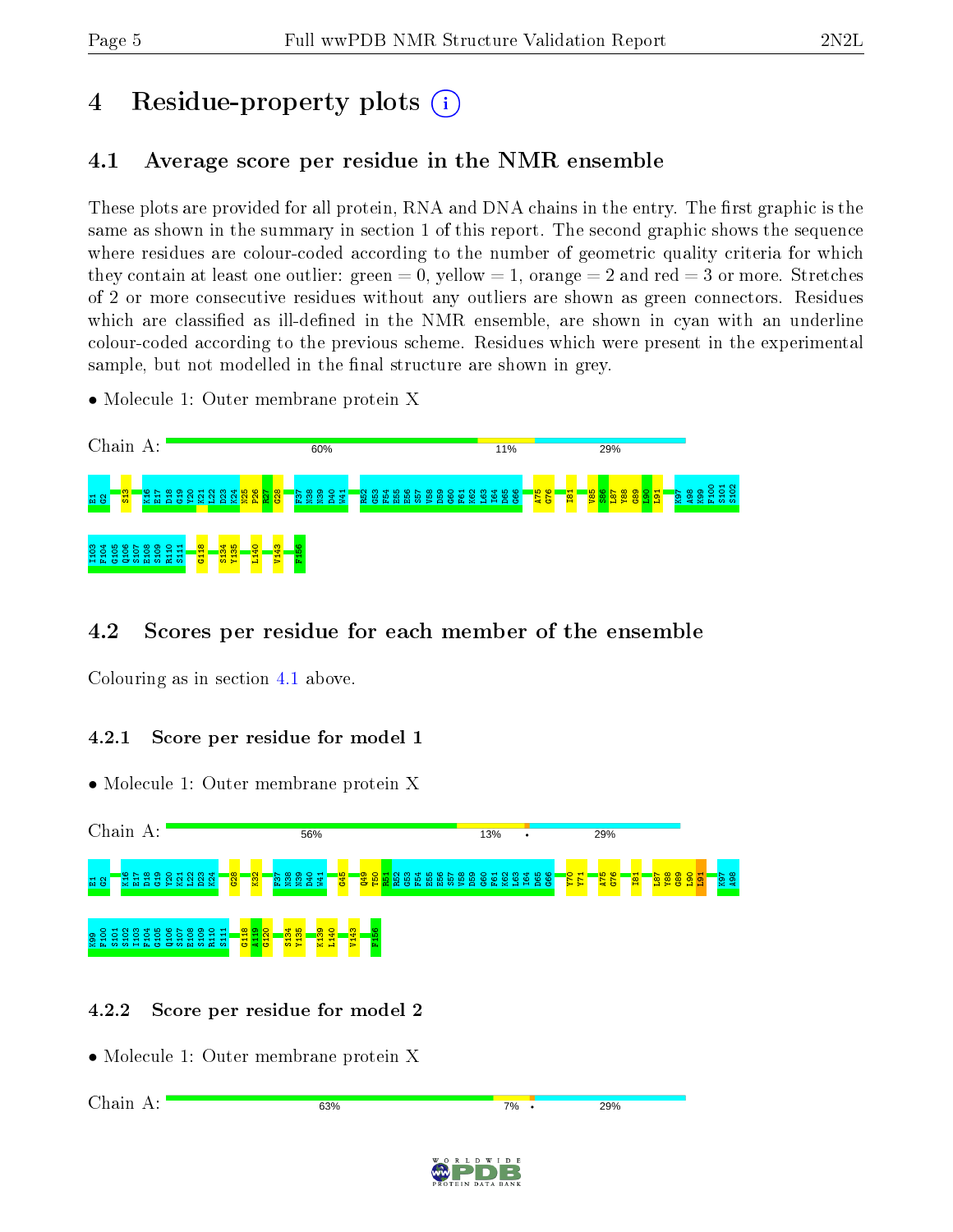# E1G2S13 K16 E17 D18 G19 Y20 K21 L22 D23 K24 N25 P26 F37 N38 N39 D40 W41 R52 G53 F54 E55 E56 S57 V58 D59 G60 F61 K62 L63 I64 D65 G66 A75 G76 I81 V85 G89 L90 L91 K97 A98 K99 F100 S101 S102 I103 F104 G105 Q106 S 8 8 8 3 1 <mark>- 8 - 8 - 8 - 8 - 8</mark><br>5 8 8 8 3 1 - 8 - 8 - 8 - 8 - 8

## 4.2.3 Score per residue for model 3

• Molecule 1: Outer membrane protein X



## 4.2.4 Score per residue for model 4 (medoid)

• Molecule 1: Outer membrane protein X



## 4.2.5 Score per residue for model 5

• Molecule 1: Outer membrane protein X



## 4.2.6 Score per residue for model 6

• Molecule 1: Outer membrane protein X

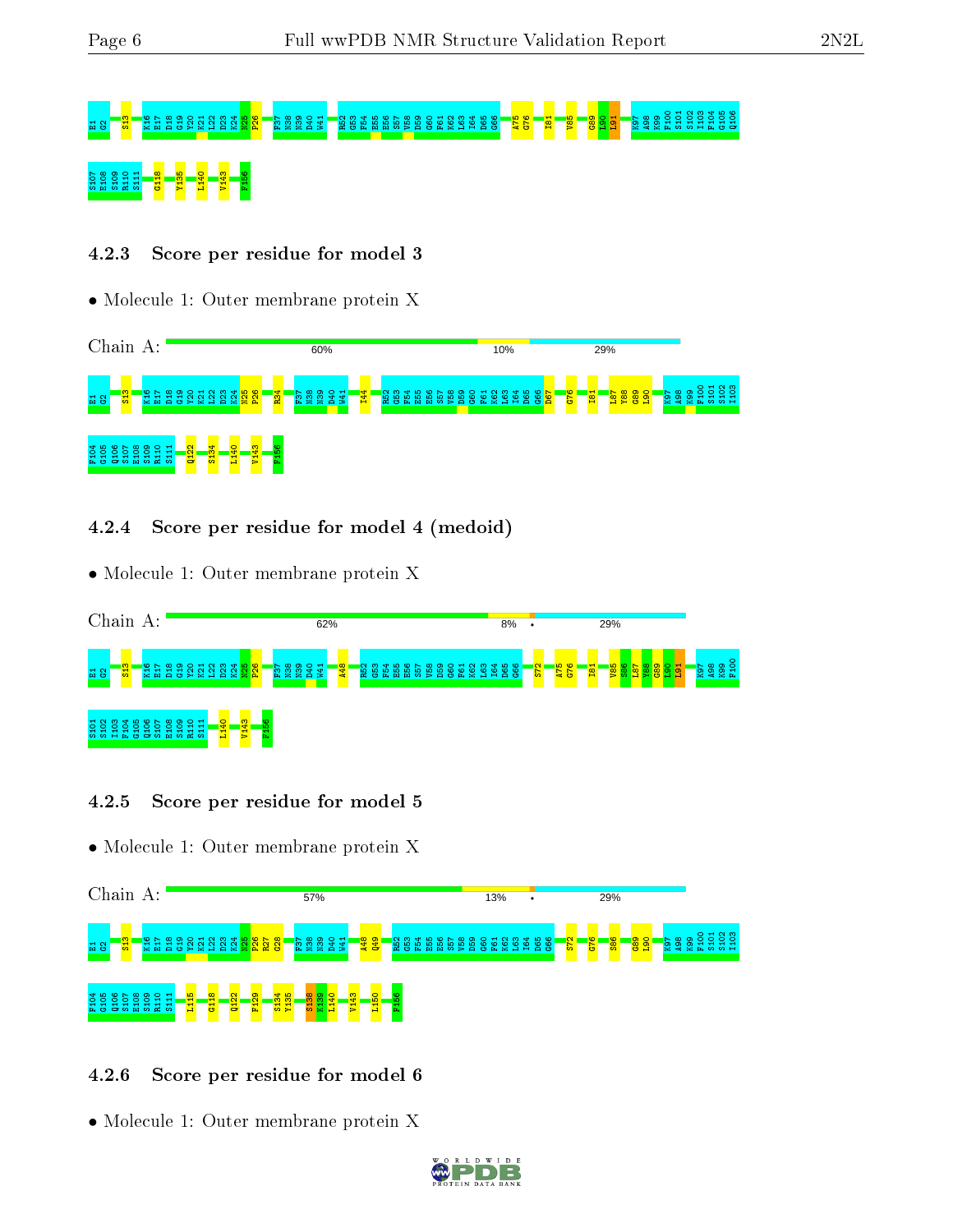

#### 4.2.7 Score per residue for model 7

• Molecule 1: Outer membrane protein X



#### 4.2.8 Score per residue for model 8

• Molecule 1: Outer membrane protein X

| Chain                        |   |        |                 | A: |                          |            |                |   |                |        |  |                                          |  | 62% |             |  |                                            |   |          |   |  |              | 8% |  |  |               | 29%          |                           |            |                  |                      |              |            |
|------------------------------|---|--------|-----------------|----|--------------------------|------------|----------------|---|----------------|--------|--|------------------------------------------|--|-----|-------------|--|--------------------------------------------|---|----------|---|--|--------------|----|--|--|---------------|--------------|---------------------------|------------|------------------|----------------------|--------------|------------|
| 료 8                          |   | က<br>뮮 |                 |    | $\infty$ $\sim$ $\infty$ | ၜ<br>보호복육  | 87<br>s        | ⊵ |                |        |  | រ៉ុ ដូ ដូ ដូ <mark>ដូ ដូ ដូ ដូ</mark> ដូ |  |     | E B B B H H |  | <mark>ម្មី ខ្ទី ខ្ពី ខ្ល</mark> ី ខ្លី ខ្ល | 畠 | ് ഹ<br>恐 | В |  | 858888888888 |    |  |  | $\frac{1}{3}$ | $\circ$<br>ढ | <b>T</b><br>$\frac{1}{2}$ | <u>aan</u> | <mark>esp</mark> | $\sim$ $\infty$<br>ø | ာ<br>Q,<br>2 | 85<br>12 S |
| ് ന<br>੩<br><b>WHAOCWAMA</b> | ₩ | ıο     | $\omega$ $\sim$ | ₽  | $\infty$<br>െ<br>₽       | <b>TO-</b> | ⊣<br>- 11<br>⊣ |   | $\frac{40}{2}$ | ₩<br>┳ |  |                                          |  |     |             |  |                                            |   |          |   |  |              |    |  |  |               |              |                           |            |                  |                      |              |            |

#### 4.2.9 Score per residue for model 9

• Molecule 1: Outer membrane protein X



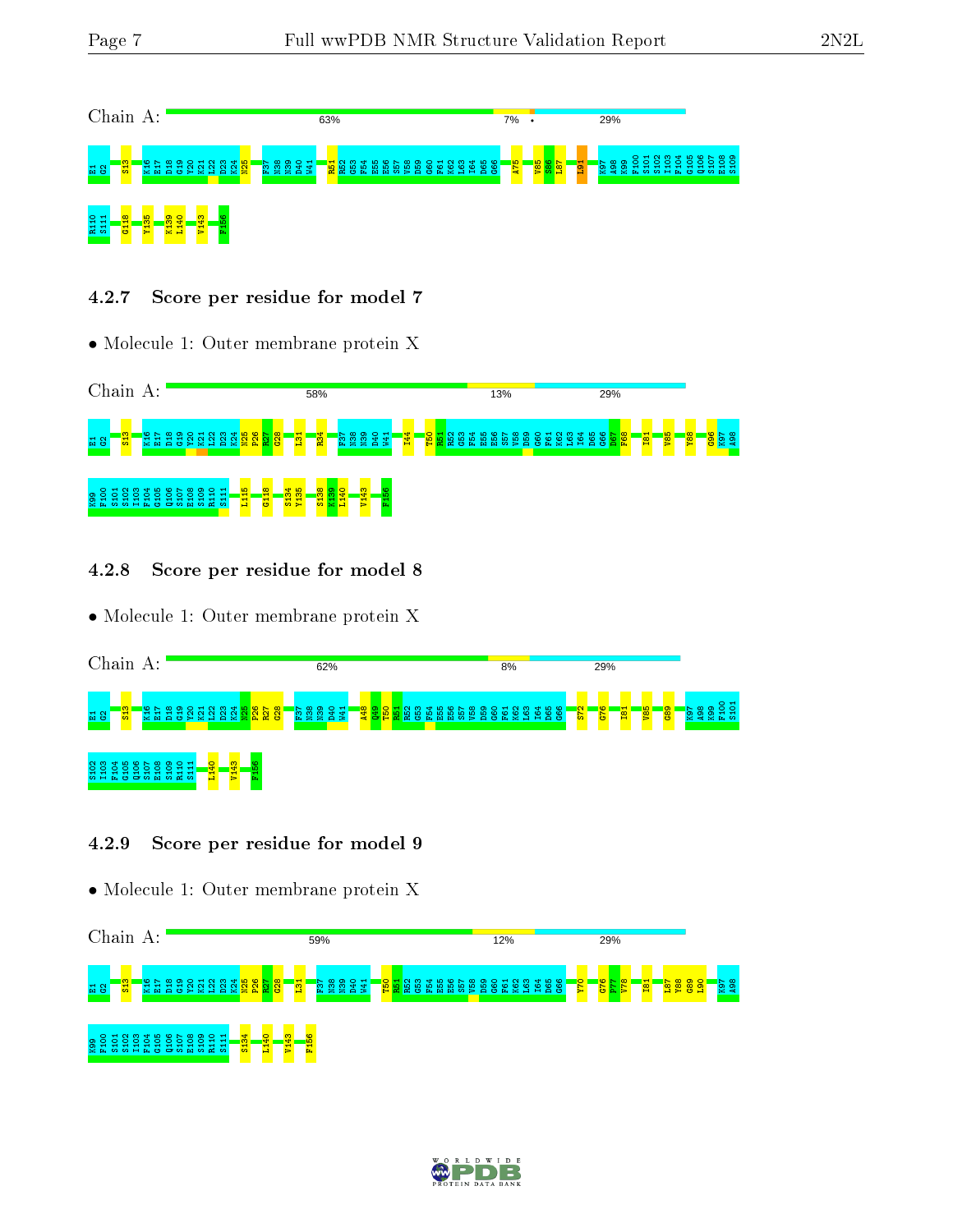## 4.2.10 Score per residue for model 10

• Molecule 1: Outer membrane protein X



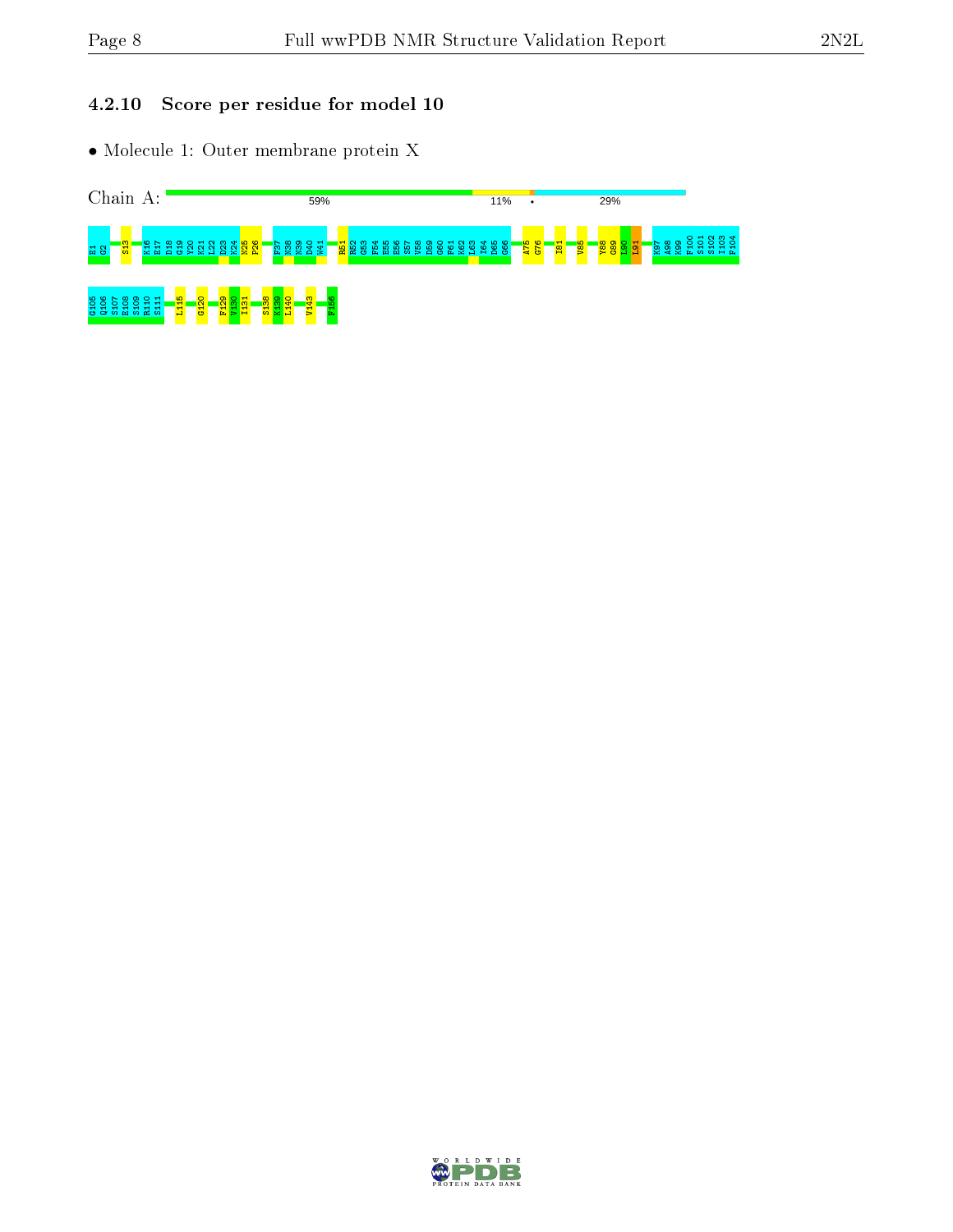# 5 Refinement protocol and experimental data overview  $\binom{1}{k}$

The models were refined using the following method: *simulated annealing*.

Of the 100 calculated structures, 10 were deposited, based on the following criterion: structures with the least restraint violations.

The following table shows the software used for structure solution, optimisation and refinement.

| Software name   Classification |                    | Version |
|--------------------------------|--------------------|---------|
| - X-PLOR NIH                   | structure solution |         |
| - X-PLOR-NIH                   | refinement         |         |

The following table shows chemical shift validation statistics as aggregates over all chemical shift files. Detailed validation can be found in section [7](#page-13-0) of this report.

| Chemical shift file(s)                       | input cs.cif |
|----------------------------------------------|--------------|
| Number of chemical shift lists               |              |
| Total number of shifts                       | 572          |
| Number of shifts mapped to atoms             | 572          |
| Number of unparsed shifts                    |              |
| Number of shifts with mapping errors         |              |
| Number of shifts with mapping warnings       |              |
| Assignment completeness (well-defined parts) |              |

No validations of the models with respect to experimental NMR restraints is performed at this time.

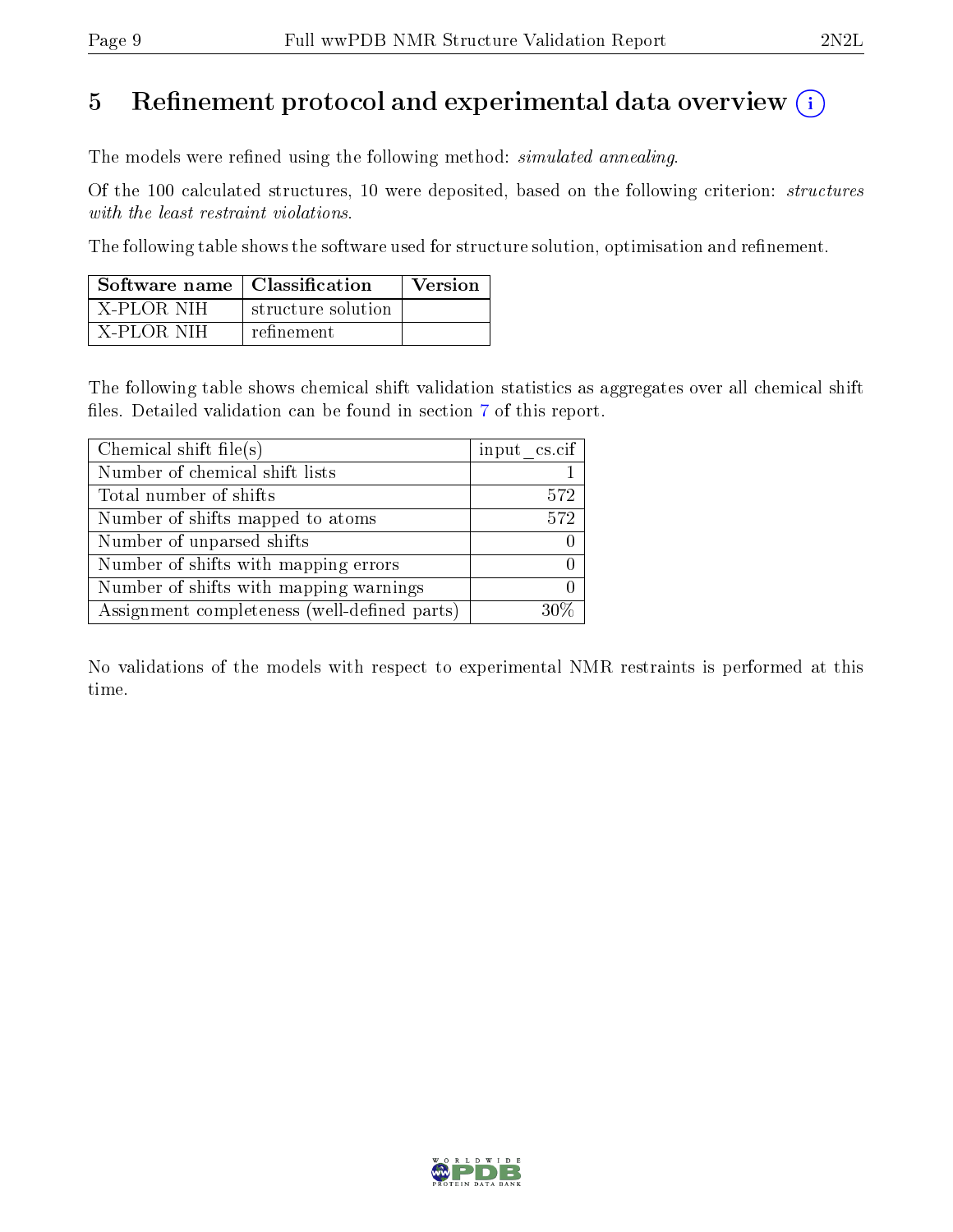# 6 Model quality  $(i)$

## 6.1 Standard geometry  $(i)$

There are no covalent bond-length or bond-angle outliers.

There are no bond-length outliers.

There are no bond-angle outliers.

There are no chirality outliers.

There are no planarity outliers.

## 6.2 Too-close contacts  $(i)$

In the following table, the Non-H and H(model) columns list the number of non-hydrogen atoms and hydrogen atoms in each chain respectively. The H(added) column lists the number of hydrogen atoms added and optimized by MolProbity. The Clashes column lists the number of clashes averaged over the ensemble.

| $\text{Mol}$ |      | Chain   Non-H   $H(model)$   $H(added)$   Clashes |      |  |
|--------------|------|---------------------------------------------------|------|--|
|              |      |                                                   | 835  |  |
|              | 8700 | 8350                                              | 8350 |  |

The all-atom clashscore is defined as the number of clashes found per 1000 atoms (including hydrogen atoms). The all-atom clashscore for this structure is 5.

| Atom-1             | $\boldsymbol{\mathrm{Atom}\text{-}2}$ | $Clash(\AA)$ | Distance(A) | Models         |                |
|--------------------|---------------------------------------|--------------|-------------|----------------|----------------|
|                    |                                       |              |             | Worst          | Total          |
| 1: A:140:LEU:HB2   | 1:A:143:VAL:O                         | 0.70         | 1.86        | 6              | 10             |
| 1: A:81: ILE: HB   | 1: A:85: VAL:HG23                     | 0.62         | 1.69        | 8              | 3              |
| 1: A: 13: SER: O   | 1:A:26:PRO:HD2                        | 0.62         | 1.93        | $\overline{4}$ | 8              |
| 1: A:81: ILE: HB   | 1:A:85:VAL:HG13                       | 0.60         | 1.73        | 10             | $\mathbf{1}$   |
| 1:A:75:ALA:O       | 1: A:91: LEU: HG                      | 0.59         | 1.98        | 6              | 5              |
| 1: A: 13: SER: O   | 1: A:25: ASN:HA                       | 0.57         | 2.00        | 9              | $\overline{4}$ |
| 1:A:48:ALA:HB3     | 1: A:72: SER:HB2                      | 0.57         | 1.76        | 4              | 3              |
| 1:A:44:ILE:HB      | 1: A:88: TYR: CE1                     | 0.56         | 2.34        | 3              | $\mathbf{1}$   |
| 1: A:81: ILE:HD11  | 1: A:87:LEU:HB2                       | 0.56         | 1.77        | 3              | $\overline{4}$ |
| 1: A:76: GLY:HA3   | 1: A:89: GLY:O                        | 0.54         | 2.02        | $\overline{5}$ | 8              |
| 1: A:86: SER:OG    | 1:A:122:GLN:HB3                       | 0.53         | 2.04        | $\overline{5}$ | $\mathbf{1}$   |
| 1: A:81: ILE: HD12 | 1:A:85:VAL:HG12                       | 0.51         | 1.83        | $\overline{2}$ | $\mathbf{1}$   |
| 1:A:28:GLY:HA3     | 1: A:50:THR:HG22                      | 0.48         | 1.83        | 7              | 3              |
| 1: A:90: LEU: HD11 | 1:A:134:SER:HB3                       | 0.47         | 1.86        |                | 3              |

All unique clashes are listed below, sorted by their clash magnitude.

Continued on next page...

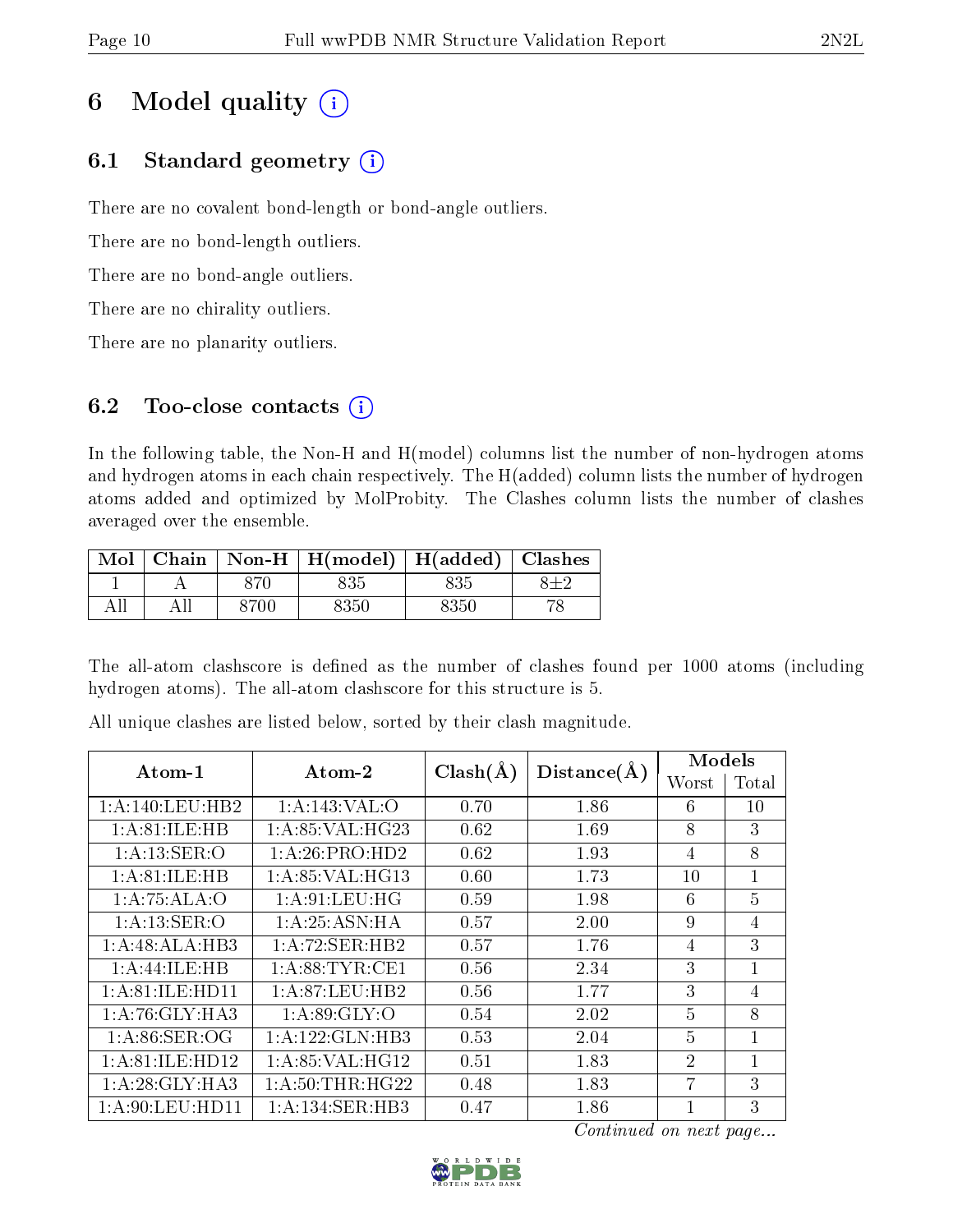| Atom-1              | Atom-2             | $Clash(\AA)$ |             | Models         |                |
|---------------------|--------------------|--------------|-------------|----------------|----------------|
|                     |                    |              | Distance(A) | Worst          | Total          |
| 1: A:50:THR:OG1     | 1: A:70:TYR:HB3    | 0.47         | 2.09        | 9              | $\overline{2}$ |
| 1: A: 115: LEU: O   | 1:A:138:SER:HA     | 0.47         | 2.10        | 10             | 3              |
| 1:A:34:ARG:HA       | 1: A:44: ILE: HG22 | 0.46         | 1.86        | $\overline{7}$ | $\mathbf{1}$   |
| 1: A: 44: ILE: HD11 | 1: A:88: TYR: CD1  | 0.46         | 2.46        | $\overline{7}$ | 1              |
| 1: A:32: LYS: HA    | 1: A:45: GLY:O     | 0.46         | 2.11        | $\mathbf{1}$   | 1              |
| 1:A:118:GLY:HA3     | 1: A: 135: TYR: O  | 0.44         | 2.12        | $\overline{7}$ | 5              |
| 1: A:28: GLY:HA3    | 1:A:49:GLN:O       | 0.43         | 2.13        | $\mathbf{1}$   | $\overline{2}$ |
| 1: A:78: VAL:HG22   | 1: A:88:TYR:HB3    | 0.43         | 1.91        | 9              | $\mathbf{1}$   |
| 1: A:34: ARG:NE     | 1:A:122:GLN:HE22   | 0.42         | 2.13        | 3              | 1              |
| 1: A:88: TYR: CZ    | 1: A:120: GLY: HA3 | 0.42         | 2.50        | 10             | $\mathbf{1}$   |
| 1: A:88: TYR: CE1   | 1: A:120: GLY: HA3 | 0.42         | 2.49        | $\mathbf{1}$   | 1              |
| 1:A:90:LEU:HD11     | 1:A:134:SER:HB2    | 0.42         | 1.92        | 9              | $\mathbf 1$    |
| 1: A:88: TYR:OH     | 1:A:134:SER:HB3    | 0.41         | 2.14        | $\overline{7}$ | $\mathbf{1}$   |
| 1:A:49:GLN:HG3      | 1: A:71:TYR:CE2    | 0.41         | 2.51        | 1              | 1              |
| 1: A:129: PHE:CE2   | 1:A:131:ILE:HD11   | 0.40         | 2.52        | 10             | 1              |

Continued from previous page...

## 6.3 Torsion angles  $(i)$

#### 6.3.1 Protein backbone  $(i)$

In the following table, the Percentiles column shows the percent Ramachandran outliers of the chain as a percentile score with respect to all PDB entries followed by that with respect to all NMR entries. The Analysed column shows the number of residues for which the backbone conformation was analysed and the total number of residues.

| Mol | Chain | Analysed          | Favoured            | Allowed          | Outliers                | Percentiles                                                              |  |
|-----|-------|-------------------|---------------------|------------------|-------------------------|--------------------------------------------------------------------------|--|
|     |       | $109/156(70\%)$   | $108\pm1(99\pm1\%)$ | $1\pm1(1\pm1\%)$ | $0 \pm 0$ $(0 \pm 0\%)$ | $\begin{array}{ c c c c }\n\hline\n\text{100} & \text{100}\n\end{array}$ |  |
| All |       | $1090/1560$ (70%) | $1078(99\%)$        | $12(1\%)$        | $0(0\%)$                | $100$   100                                                              |  |

There are no Ramachandran outliers.

#### 6.3.2 Protein sidechains  $(i)$

In the following table, the Percentiles column shows the percent sidechain outliers of the chain as a percentile score with respect to all PDB entries followed by that with respect to all NMR entries. The Analysed column shows the number of residues for which the sidechain conformation was analysed and the total number of residues.

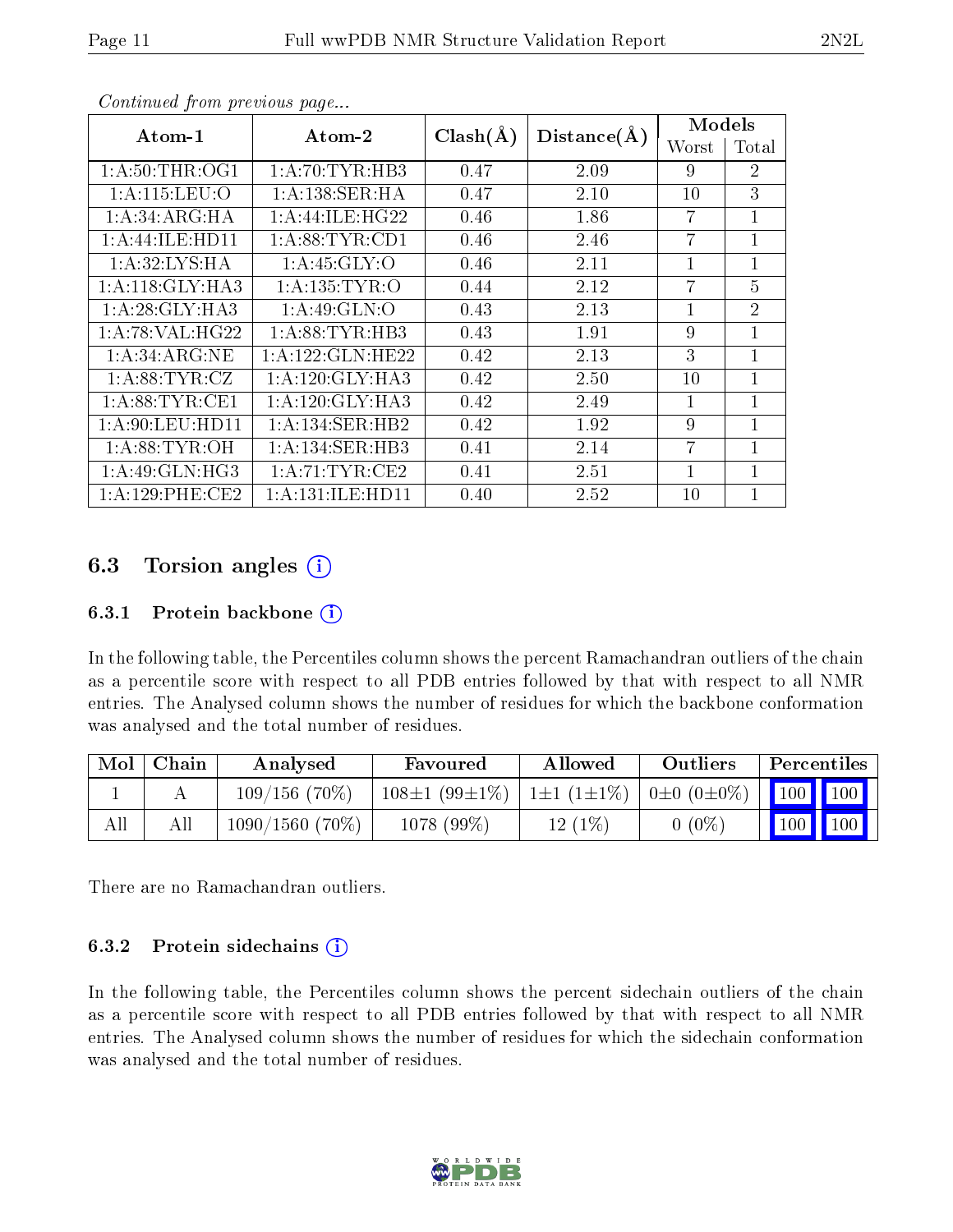| Mol | Chain | Analysed<br>Rotameric |                                                  | Outliers  | Percentiles |    |
|-----|-------|-----------------------|--------------------------------------------------|-----------|-------------|----|
|     |       | $88/127(69\%)$        | $86\pm1$ (98 $\pm2\%$ )   2 $\pm1$ (2 $\pm2\%$ ) |           | 53          | 92 |
| All | All   | $880/1270(69\%)$      | 860 (98\%)                                       | $20(2\%)$ | 53          | 92 |

All 12 unique residues with a non-rotameric sidechain are listed below. They are sorted by the frequency of occurrence in the ensemble.

| Mol          | Chain | Res | Type       | Models (Total) |
|--------------|-------|-----|------------|----------------|
| 1            | А     | 91  | LEU        | 5              |
| 1            | А     | 31  | LEU        | $\overline{2}$ |
| 1            | А     | 27  | ARG        | $\overline{2}$ |
| 1            | А     | 51  | ARG        | 2              |
| 1            | А     | 139 | <b>LYS</b> | $\overline{2}$ |
| 1            | А     | 85  | VAL        | 1              |
| 1            | А     | 68  | PHE        | 1              |
| 1            | А     | 129 | PHE        | 1              |
| $\mathbf{1}$ | А     | 150 | LEU        | 1              |
| 1            | А     | 156 | PHE        | 1              |
| 1            | А     | 87  | LEU        | 1              |
|              |       | 138 | SER        |                |

#### 6.3.3 RNA [O](https://www.wwpdb.org/validation/2017/NMRValidationReportHelp#rna)i

There are no RNA molecules in this entry.

## 6.4 Non-standard residues in protein, DNA, RNA chains (i)

There are no non-standard protein/DNA/RNA residues in this entry.

## 6.5 Carbohydrates  $(i)$

There are no carbohydrates in this entry.

## 6.6 Ligand geometry  $(i)$

There are no ligands in this entry.

## 6.7 [O](https://www.wwpdb.org/validation/2017/NMRValidationReportHelp#nonstandard_residues_and_ligands)ther polymers (i)

There are no such molecules in this entry.

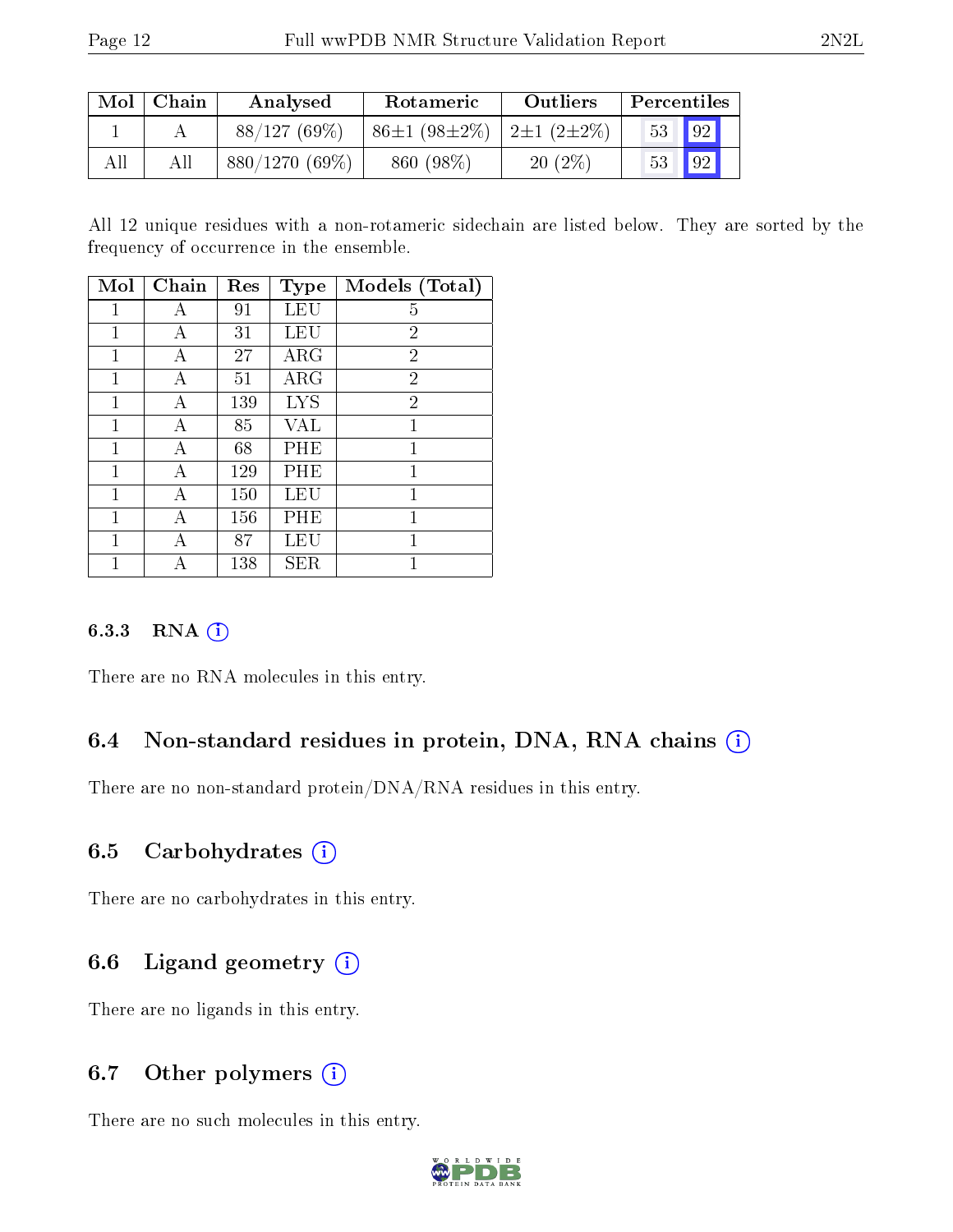## 6.8 Polymer linkage issues (i)

There are no chain breaks in this entry.

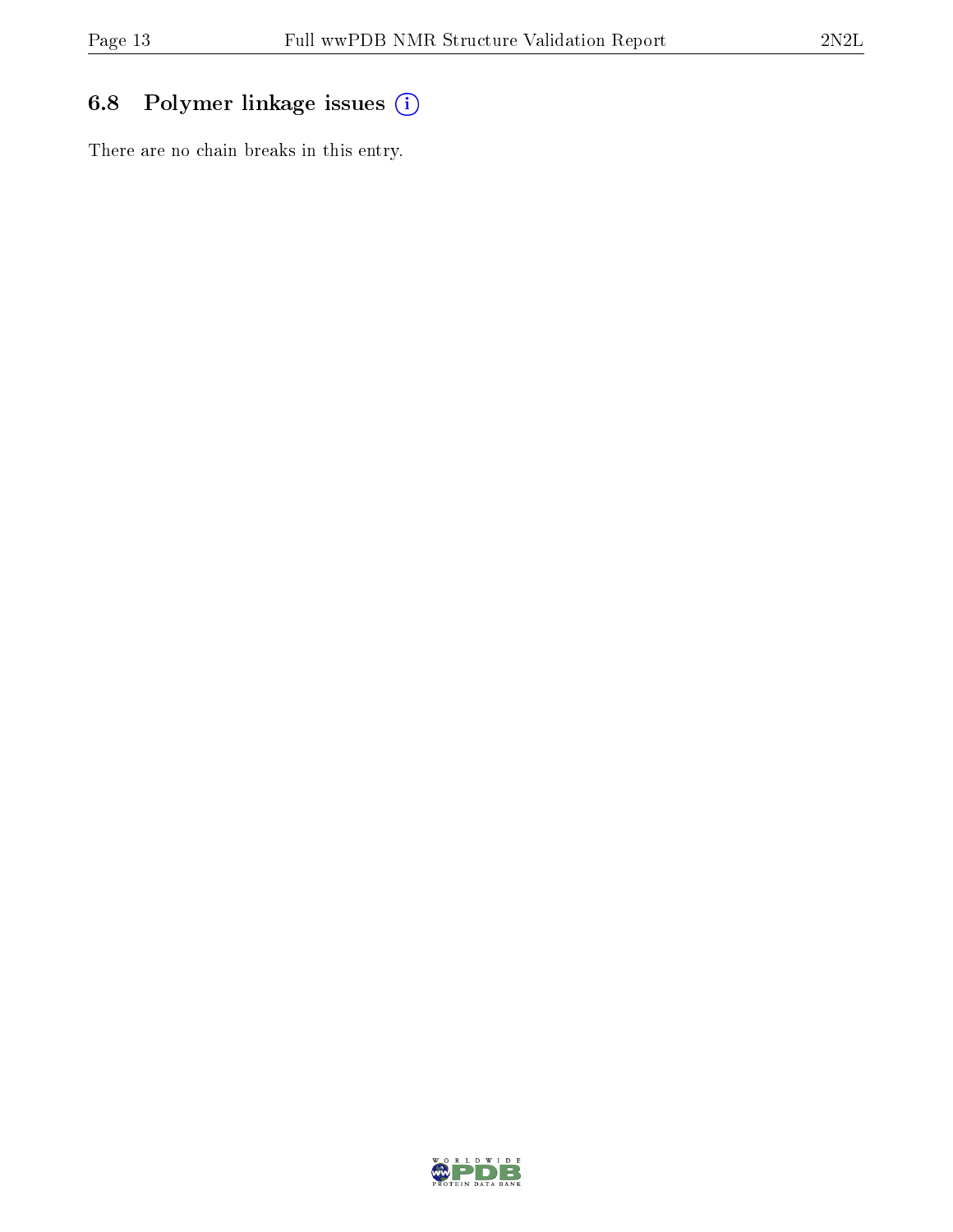## <span id="page-13-0"></span>7 Chemical shift validation  $\left( \begin{array}{c} \overline{1} \end{array} \right)$

The completeness of assignment taking into account all chemical shift lists is 30% for the welldefined parts and  $30\%$  for the entire structure.

## 7.1 Chemical shift list 1

File name: input\_cs.cif

Chemical shift list name: assigned\_chem\_shift\_list

## 7.1.1 Bookkeeping (i)

The following table shows the results of parsing the chemical shift list and reports the number of nuclei with statistically unusual chemical shifts.

| Total number of shifts                  | 572 |
|-----------------------------------------|-----|
| Number of shifts mapped to atoms        | 572 |
| Number of unparsed shifts               |     |
| Number of shifts with mapping errors    |     |
| Number of shifts with mapping warnings  |     |
| Number of shift outliers (ShiftChecker) |     |

## 7.1.2 Chemical shift referencing  $(i)$

The following table shows the suggested chemical shift referencing corrections.

| <b>Nucleus</b>                        |     | # values   Correction $\pm$ precision, ppm | Suggested action         |
|---------------------------------------|-----|--------------------------------------------|--------------------------|
| $^{13}\overline{\mathrm{C}_{\alpha}}$ | 150 | $0.37 \pm 0.10$                            | None needed $(0.5 ppm)$  |
| ${}^{13}C_{\beta}$                    | 130 | $-0.57 \pm 0.20$                           | Should be applied        |
| $13\text{C}$                          |     |                                            | None (insufficient data) |
| $15\,\mathrm{N}$                      | 146 | $-0.33 \pm 0.57$                           | None needed $(0.5 ppm)$  |

## 7.1.3 Completeness of resonance assignments  $(i)$

The following table shows the completeness of the chemical shift assignments for the well-defined regions of the structure. The overall completeness is 30%, i.e. 406 atoms were assigned a chemical shift out of a possible 1335. 0 out of 16 assigned methyl groups (LEU and VAL) were assigned stereospecifically.

|           | Total             | ान           | $13\Omega$                        | $15\mathrm{N}$ |
|-----------|-------------------|--------------|-----------------------------------|----------------|
| Backbone  | $313/542(58\%)$   |              | $103/216$ (48\%)   107/220 (49\%) | 103/106(97%)   |
| Sidechain | $93/616$ $(15\%)$ | $0/364(0\%)$ | 93/221(42%)                       | $0/31(0\%)$    |

Continued on next page...

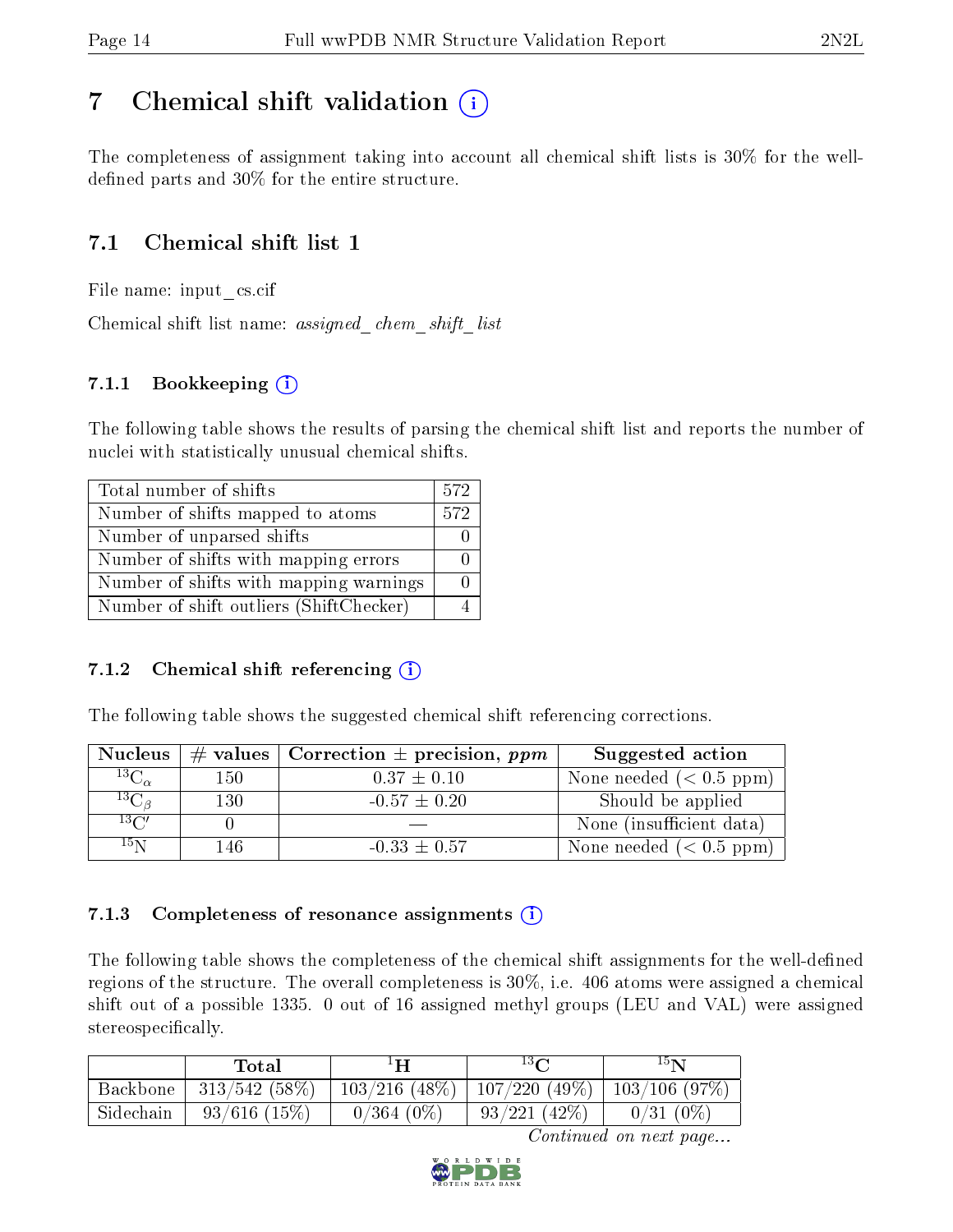|          | Total                                                                      | ŀН          | $13\Omega$  | $15\mathbf{N}$ |
|----------|----------------------------------------------------------------------------|-------------|-------------|----------------|
| Aromatic | $0/177(0\%)$                                                               | $0/93(0\%)$ | $0/81(0\%)$ | $0/3$ (0\%)    |
| Overall  | $406/1335 (30\%)$   $103/673 (15\%)$   $200/522 (38\%)$   $103/140 (74\%)$ |             |             |                |

Continued from previous page...

The following table shows the completeness of the chemical shift assignments for the full structure. The overall completeness is 30%, i.e. 572 atoms were assigned a chemical shift out of a possible 1906. 0 out of 19 assigned methyl groups (LEU and VAL) were assigned stereospecifically.

|           | Total            | ΞH                 | 13 <sub>0</sub>  | $15\mathrm{N}$  |
|-----------|------------------|--------------------|------------------|-----------------|
| Backbone  | 442/772(57%)     | $146/308$ $(47\%)$ | $150/312(48\%)$  | $146/152(96\%)$ |
| Sidechain | 130/892(15%)     | $0/528(0\%)$       | $130/318$ (41\%) | $0/46(0\%)$     |
| Aromatic  | $0/242(0\%)$     | $0/128(0\%)$       | $0/110(0\%)$     | $0/4(0\%)$      |
| Overall   | $572/1906$ (30%) | 146/964(15%)       | $280/740(38\%)$  | 146/202 (72%)   |

## 7.1.4 Statistically unusual chemical shifts  $(i)$

The following table lists the statistically unusual chemical shifts. These are statistical measures, and large deviations from the mean do not necessarily imply incorrect assignments. Molecules containing paramagnetic centres or hemes are expected to give rise to anomalous chemical shifts.

| Mol | Chain | $\operatorname{Res}$ | Type  |    | $\mid$ Atom $\mid$ Shift, $ppm$ | $\pm$ Expected range, $ppm$ | Z-score |
|-----|-------|----------------------|-------|----|---------------------------------|-----------------------------|---------|
|     |       | -67                  | A SP- | CΒ | 29.87                           | $49.06 - 32.66$             | -6.7    |
|     |       | 108                  | GLU   | CΒ | 40.88                           | $38.65 - 21.35$             | 6.3     |
|     |       | l 10                 |       | ΩВ | 40.94                           | $39.81 - 21.51$             | 5.6     |
|     |       | 54                   | PHE   | CВ | 29.22                           | $50.37 - 29.47$             | $-5.$   |

## 7.1.5 Random Coil Index  $(RCI)$  plots  $\hat{I}$

The image below reports *random coil index* values for the protein chains in the structure. The height of each bar gives a probability of a given residue to be disordered, as predicted from the available chemical shifts and the amino acid sequence. A value above 0.2 is an indication of signicant predicted disorder. The colour of the bar shows whether the residue is in the welldefined core (black) or in the ill-defined residue ranges (cyan), as described in section 2 on ensemble composition.

Random coil index (RCI) for chain A: